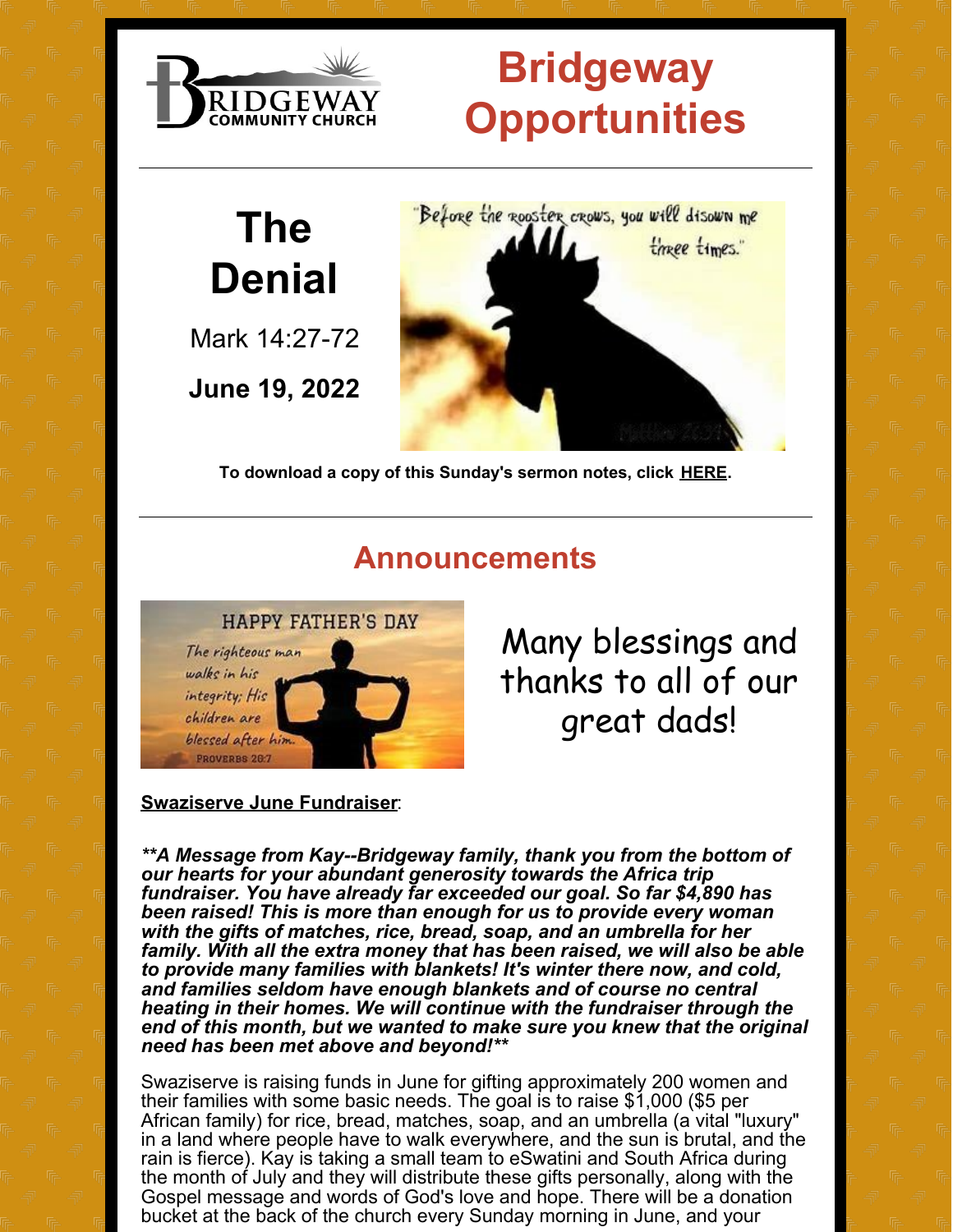generosity is deeply appreciated! Checks can be made out to "Swaziserve", and donations are tax-deductible."

**Special Prayer Request:** Please continue to pray for someone to lead and to build our youth ministry and our children's ministry.

**Sunday Service:** Onsite at **10:30** am. You can access the sermon recording within a week [here](http://www.bridgewaycc.org/site/sermons.php).

**Adult Sunday School:** "Join us as we Journey through the Psalms",**9:00 AM**, Middle Classroom with Kenny Porter.

#### **Women's Ministries**

Book Discussion--Tuesday, June 21 at 6:30: Join us for a discussion of Kay West's first book--*Refiner's Fire*. If you don't already have a copy, see Shari Rogers or email her at rogers.1154@yahoo.com. Copies are \$11.

**Weekly Prayer Time**: All women invited to come when available, Wed., 9:00- 10:00 AM, in the Women's Ministry office. Lori Porter.

**Women's Bible Studies**: Info on ongoing studies is available [HERE](http://www.bridgewaycc.org/site/women.php).

**Contact** Kris Black, [kriskreates@gmail.com](mailto:kriskreates@gmail.com), 602-625-9355.

#### **Men's Ministries**

**Men's Bible Studies**: Info on the ongoing studies is available [HERE](http://www.bridgewaycc.org/site/men.php).

**Contact** Kenny Porter, [6290kp@cox.net](mailto:6290kp@cox.net) or 480-580-4914.

## **College & Young Adult Group**

Sunday's at 9 AM in the Youth Room with Carol Kim. More information is available [HERE](http://www.bridgewaycc.org/site/college.php).--*There will be no class this Sunday 6/19.*

### **Children's Ministry**

**Awana:** Wednesdays from 6:00-7:30 for school age children (pre-k through 6th grade) Club will resume in the fall!

**Nursery & Toddlers:** Childcare is available during the 10:30 service on Sundays.

## **Did You Know?**

**When You Can't Be at BCC in Person**